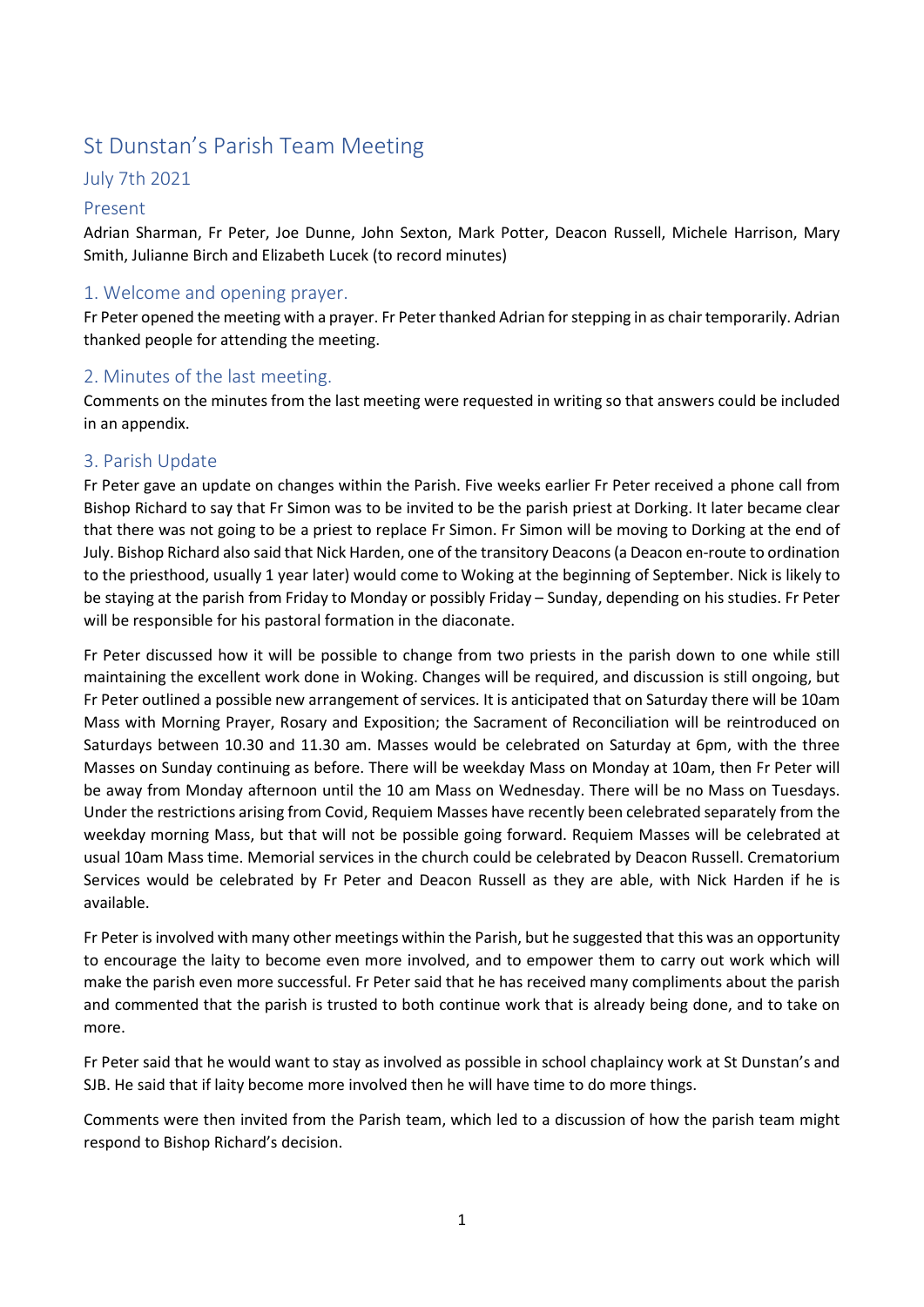Comment: It was not a surprise that Fr Peter sees the upcoming changes to parish as an opportunity. It was noted that Fr Peter taking responsibility for Deacon Nick Harden's formation in the diaconate when he comes to the parish would rather offset the help that Nick Harden could give. There was disappointment in Bishop Richard's decision, concern for Fr Peter in having to take sole responsibility for the parish, and a feeling that, should Bishop Richard have thought it essential, an assistant priest could have been found. At least one parishioner has written to the Bishop, and it was decided that a letter would be sent from the Parish Team, expressing their concerns with the decision. Fr Peter expressed his gratitude for the support from the parish team. He did not rule out a letter being sent to Bishop Richard but was not optimistic that the Bishop would change his mind.

Comment: A concern was raised about the pressure on Fr Peter to celebrate four Sunday Masses, and it was asked whether there might be any support from retired or visiting priests. It was also asked whether the times of the Sunday Masses could be changed, or whether one of the other weekday Masses be replaced with an alternative service?

Fr Peter responded that Bishop Richard had mentioned that Fr Richard Madders, might be able to help from time to time, but that he has constraints of his own. Fr Peter has a meeting with Fr Richard on Friday. There is no prospect of another supply priest although efforts are being made to find someone.

The question was raised about having a service of The Liturgy of the Word and Communion on those days when Mass cannot be celebrated. Fr Peter told the team that Bishop Richard does not support such services being held routinely. He accepts their use in an emergency but in general would prefer Mass to be cancelled. Fr Peter commented that his understanding was that all the Bishops took this approach.

Deacon Russell expressed his disappointment at the lack of support from the Bishop for having a service of The Liturgy of the Word and Communion.

Fr Peter commented that in Weybridge he thought the Sunday afternoon Mass is celebrated by a visiting priest, but Fr Peter would not want to adopt this practice even if it were possible. He would rather that additional help was on a rota basis so that Fr Peter would not lose touch with any of the congregations.

The parish team agreed that they, collectively, were very sorry to see Fr Simon leaving the parish and are concerned about the workload that Fr Peter will be taking on. Fr Peter said that he would find it easier to reduce a fuller programme if it becomes clear that it is not sustainable, rather than expanding a more cut back schedule. He said that there was further discussion needed with the parish team and with Deacon Russell.

The parish team offered Fr Peter their full support, together with support from both schools, and asked that he should call the team together if he thinks it would be useful. The team will draft a letter to Bishop Richard, on behalf of the team, the parish, and the community.

### 5. Finance – Joe

Joe had sent out a summary of the accounts covering the first 5 months of the year to end of May (see Appendix 1) which show that the parish finances are currently breaking even. This is due primarily to the success of appeal made back in November 2019 which led to an increase in regular contributions and persuaded many parishioners to transfer to giving by standing order.

Joe gave an update on the figures for 2020, which showed a surplus at the end of the year of just under £17K, compared to the previous two years for which there was a deficit.

The current income is as expected for this time of the year, and we are ahead of the situation we had last year. However, as the accounts are reconciled on a cash basis, the balance can ebb and flow between months. An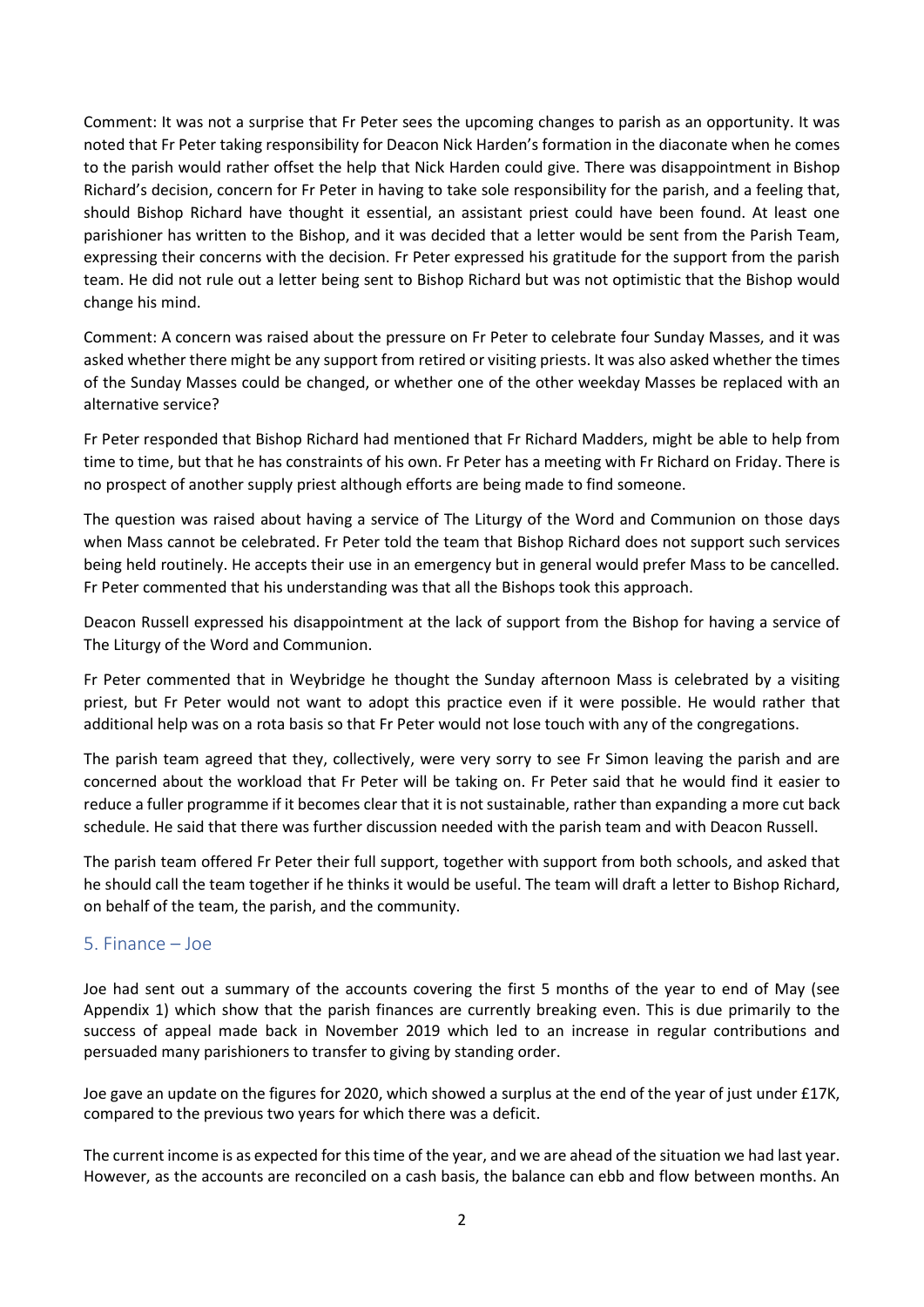end of year statement can be prepared, but it is more difficult on an interim basis. However, Joe was confident on the statement for the 5 months to end of May.

The contribution to the clergy for Christmas 2020 was £8200 per priest and for Easter 2021 was £6200 (reduced in comparison to the previous year). At a normal Easter people who pay by standing order would quite often make an additional contribution for the priests and apportioning a proportion of the total collection has not compensated for that.

The Diocesan levy is large, but we are one of the larger parishes in the diocese and so one of their key fund raisers. Funds for the diocese overall have been affected by Covid as some parishes are more dependent than St Dunstan's on passing around the plate on Sundays, and their income has, in places, been very badly affected by the pandemic.

Question: Has the availability of the 'tap and pay' machines installed in the narthex significantly increased the income of the parish?

Answer: Yes. In their first 12 months of use, £12,400 of donations came through the machines. The decision to install them early in the covid pandemic last April has proven to be worthwhile and they have been a useful avenue for income. The average donation 'per tap' is £15, and occasionally larger donations are made this way. In the current calendar year to date donations have reached £8,400.

Fr Peter thanked Joe for his work and thanked Ian White for managing Gift Aid donations and Gift Aid envelopes. In time the parish will receive the money from the tax rebates. If this is of a similar value to last year, it will be helpful for parish finances.

#### 6. Safeguarding Adrian Sharman

Alan Blanchard has agreed to take over parish safeguarding from Adrian. Alan has had DBS validation and is getting up to date with the necessary training. So far it has been a smooth transition, and Adrian thanked Fr Peter for his help.

Comment: Fr Peter said that the possibility is being considered of inviting a second person to act alongside Alan. The same has been considered for Joe Dunne, and Oliver Whiddett has agreed to shadow Joe with the aim of having two people to manage financial affairs, to increase security for the future

#### 7. Fr Frank's memorial – Fr Peter

During the week starting August 9<sup>th</sup>, Fr Peter will go down to Lewes to Marcus Cornish's workshop to see the final form of the statue before it is cast at the foundry. Final alterations can be requested if required at this meeting. The memorial is now virtually complete. It is anticipated that the memorial will be ready to be installed sometime around the end of September or the beginning of October. All the other plans for landscaping are complete. Some groundworks have now been completed.

#### Question: When is payment due?

Answer: A sum of £6K was paid up front for initial materials and plans. If the memorial is cast in August, then another bill is anticipated in September, with the final bill in October. The total will be around £28-30K. A sum of around £9K has already been donated without explicitly inviting contributions.

Fr Peter commented that progress on the statue has been slower than hoped. Fr Peter also said that he would like Bishop Richard to come and bless the memorial and he will invite Fr Frank's family to be part of the occasion, although this could be after the installation.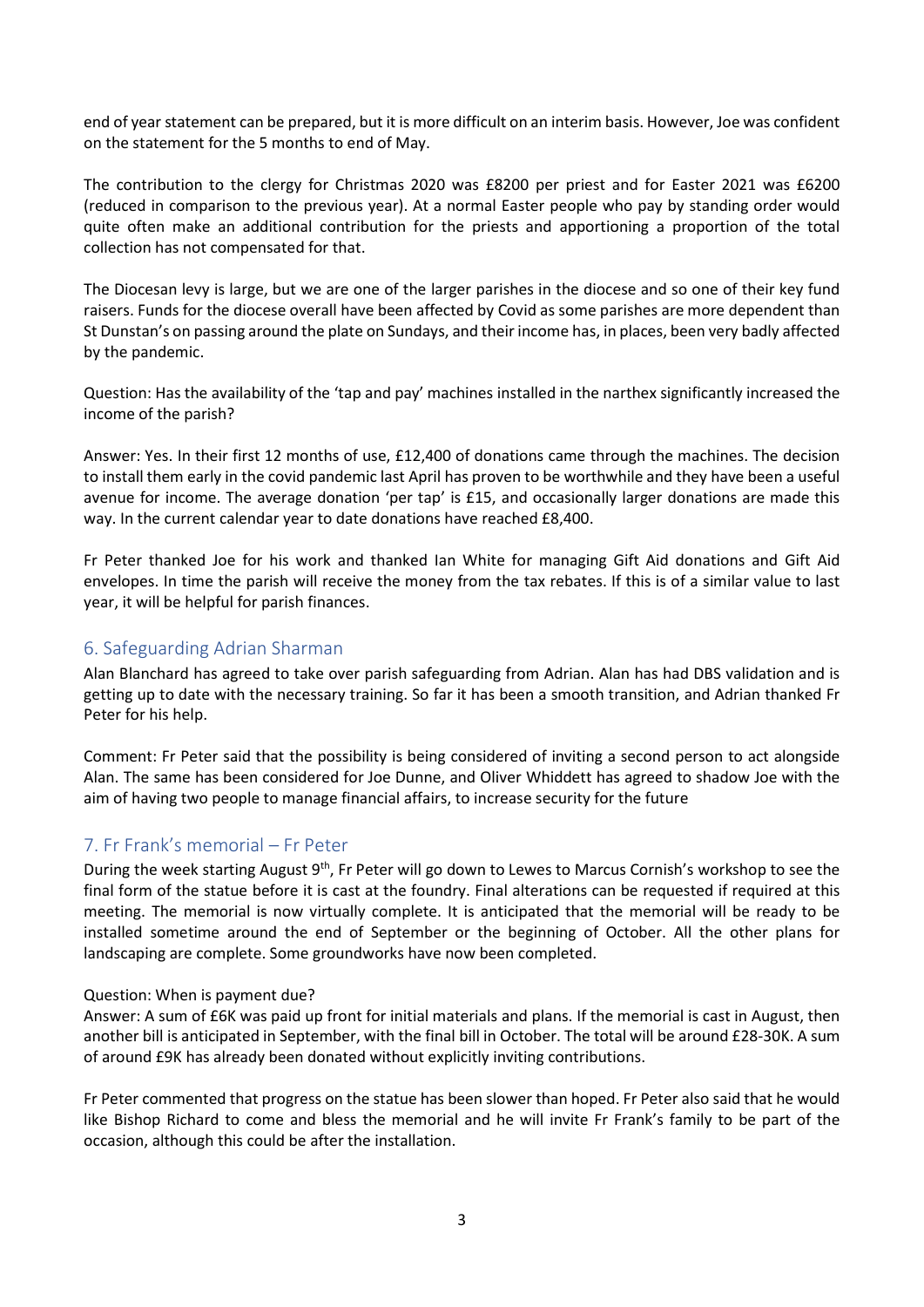#### $AOB -$

Mary Smith: Mary suggested that as a parish team it would be useful to take stock of roles to support Fr Peter. Pepe does a great deal of maintenance work, but Mary suggested that it might be useful to consider whether someone might be appointed premises manager, who would be responsible for the fabric and buildings of the church, taking on some of the tasks currently done by Fr Peter.

Joe Dunne: the parish is very grateful to Pepe whose work has saved the parish considerable expense, most recently by laying the foundations for Fr Frank's memorial. Joe also supported the idea of the parish employing a premises manager in the future, instead of relying on the clergy or on volunteers.

Adrian formally thanked Pepe for all his work.

Mark Potter: Mark distributed a summary paper before the meeting – see Appendix 2.

Michele Harrison: Michele commented that there is currently an outbreak of COVID-19 at SJB.

Adrian Sharman thanked Julianne Birch and Michele Harrison for all the work they and all the staff have done within the schools during the pandemic.

Adrian also expressed, on behalf of the team, their huge gratitude and thanks to Fr Simon for everything he has done whilst here at St Dunstan's. Fr Simon will be greatly missed but we wish him success on his journey.

Fr Peter ended the meeting with a prayer and a blessing.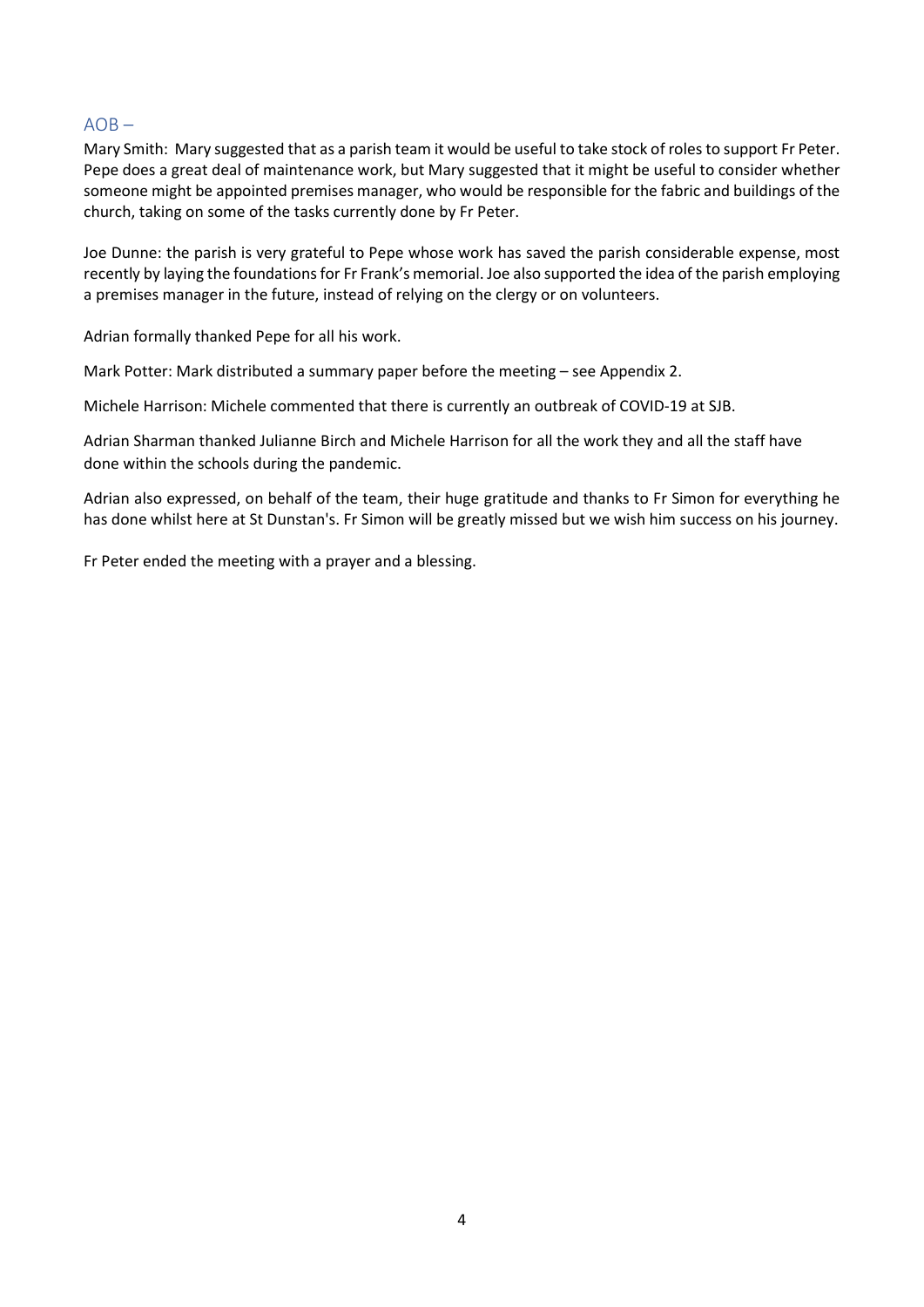# Appendix 1 Financial Summary Joe Dunne

| Appendix 1 Financial Summary        |                 |         |                 | 2020<br>190,620<br>5,988<br>51,026<br>3,104<br>625<br>251,363<br>103,894<br>4,719<br>13,265<br>23,786<br>21,069<br>7,045 |        |           |  |
|-------------------------------------|-----------------|---------|-----------------|--------------------------------------------------------------------------------------------------------------------------|--------|-----------|--|
| Joe Dunne                           |                 |         |                 |                                                                                                                          |        |           |  |
|                                     |                 |         |                 |                                                                                                                          |        |           |  |
|                                     |                 |         |                 |                                                                                                                          |        |           |  |
|                                     |                 |         |                 |                                                                                                                          |        |           |  |
| <b>ST DUNSTAN'S CATHOLIC CHURCH</b> |                 |         |                 |                                                                                                                          |        |           |  |
|                                     |                 |         |                 |                                                                                                                          |        |           |  |
| <b>INCOME &amp; EXPENDITURE</b>     |                 |         |                 |                                                                                                                          |        |           |  |
|                                     | 5 Months to     |         |                 |                                                                                                                          |        | 2019      |  |
|                                     | 31 MAY 2021     |         |                 |                                                                                                                          |        |           |  |
|                                     |                 |         |                 |                                                                                                                          |        |           |  |
| <b>INCOME</b>                       |                 |         |                 |                                                                                                                          |        |           |  |
| Offertory                           |                 | 101,560 |                 |                                                                                                                          |        | 185,625   |  |
| Donations                           |                 | 5,825   |                 |                                                                                                                          |        | 10,902    |  |
| Tax Rebates                         |                 | 15,973  |                 |                                                                                                                          |        | 38,255    |  |
| <b>Fund Raising</b>                 |                 | 837     |                 |                                                                                                                          |        | 7,647     |  |
| Repository                          |                 | 79      |                 |                                                                                                                          |        | 1,683     |  |
|                                     |                 | 124,274 |                 |                                                                                                                          |        | 244,112   |  |
| <b>EXPENDITURE</b>                  |                 |         |                 |                                                                                                                          |        |           |  |
| Personnel                           | 29,596          |         | 77,208          |                                                                                                                          |        |           |  |
| Travel                              |                 |         | 878             |                                                                                                                          |        |           |  |
| Office Costs                        | 6,827           |         | 16,319          |                                                                                                                          |        |           |  |
| Establishment                       | 10,812          |         | 30,155          |                                                                                                                          |        |           |  |
| Property expenditure                | 2,392           |         | 11,859          |                                                                                                                          |        |           |  |
| Equipment                           | 5,129           |         | $\overline{a}$  |                                                                                                                          |        |           |  |
| Domestic                            | 2,727           |         | 7,101           |                                                                                                                          | 8,077  |           |  |
| Liturgical, Pastoral                | 4,834<br>42,143 |         | 9,157<br>80,240 |                                                                                                                          | 25,387 |           |  |
| Diocesean Levy<br>School            | 638             |         | 1,479           |                                                                                                                          | 80,119 |           |  |
| Donations                           |                 |         |                 |                                                                                                                          | 2,601  |           |  |
|                                     |                 |         |                 |                                                                                                                          |        |           |  |
|                                     |                 | 105,098 |                 | 234,396                                                                                                                  |        | 289,962   |  |
|                                     |                 |         |                 |                                                                                                                          |        |           |  |
| <b>EXTRAORDINARY ITEMS</b>          |                 | 19,176  |                 | 16,967                                                                                                                   |        | $-45,850$ |  |
| Write back of provisions            |                 |         |                 |                                                                                                                          |        | 3,872     |  |
| Legacies received                   |                 |         |                 |                                                                                                                          |        |           |  |
|                                     |                 |         |                 |                                                                                                                          |        |           |  |
| <b>SURPLUS FOR THE PERIOD</b>       |                 | 19,176  |                 |                                                                                                                          |        |           |  |
|                                     |                 |         |                 | 16,967                                                                                                                   |        | $-41,978$ |  |
|                                     |                 |         |                 |                                                                                                                          |        |           |  |
|                                     |                 |         |                 |                                                                                                                          |        |           |  |